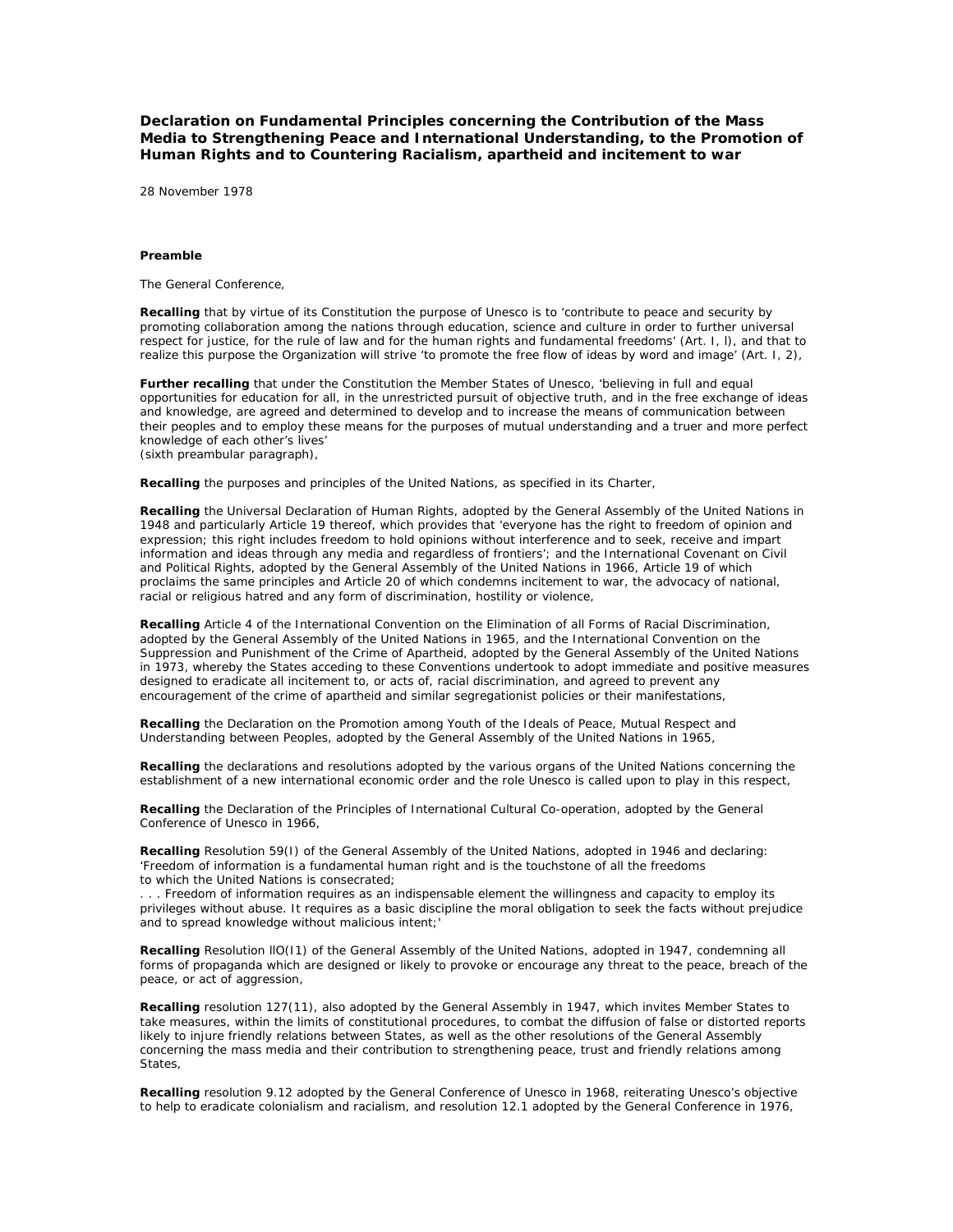which proclaims that colonialism, neo-colonialism and racialism in all its forms and manifestations are incompatible with the fundamental aims of Unesco,

**Recalling** resolution 4.301 adopted in 1970 by the General Conference of Unesco on the contribution of the information media to furthering international understanding and co-operation in the interests of peace and human welfare, and to countering propaganda on behalf of war, racialism, apartheid and hatred among nations, and aware of the fundamental contribution that mass media can make to the realization of these objectives,

**Recalling** the Declaration on Race and Racial Prejudice adopted by the General Conference of Unesco at its twentieth session,

**Conscious** of the complexity of the problems of information in modern society, of the diversity of solutions which have been offered to them, as evidenced in particular by the consideration given to them within Unesco, and of the legitimate desire of all parties concerned that their aspirations, points of view and cultural identity be taken into due consideration,

**Conscious** of the aspirations of the developing countries for the establishment of a new, more just and more effective world information and communication order,

**Proclaims** on this twenty-eighth day of November 1978 this Declaration on Fundamental Principles concerning the Contribution of the Mass Media to Strengthening Peace and International Understanding, to the Promotion of Human Rights and to Countering Racialism, Apartheid and Incitement to War.

## **Article I**

The strengthening of peace and international understanding, the promotion of human rights and the countering of racialism, apartheid and incitement to war demand a free flow and a wider and better balanced dissemination of information. To this end, the mass media have a leading contribution to make. This contribution will be the more effective to the extent that the information reflects the different aspects of the subject dealt with.

## **Article II**

1. The exercise of freedom of opinion, expression and information, recognized as an integral part of human rights and fundamental freedoms, is a vital factor in the strengthening of peace and international understanding.

2. Access by the public to information should be guaranteed by the diversity of the sources and means of information available to it, thus enabling each individual to check the accuracy of facts and to appraise events objectively. To this end, journalists must have freedom to report and the fullest possible facilities of access to information. Similarly, it is important that the mass media be responsive to concerns of peoples and individuals, thus promoting the participation of the public in the elaboration of information.

3. With a view to the strengthening of peace and international understanding, to promoting human rights and to countering racialism, apartheid and incitement to war, the mass media throughout the world, by reason of their role, contribute to promoting human rights, in particular by giving expression to oppressed peoples who struggle against colonialism, neo-colonialism, foreign occupation and all forms of racial discrimination and oppression and who are unable to make their voices heard within their own territories.

4. If the mass media are to be in a position to promote the principles of this Declaration in their activities, it is essential that journalists and other agents of the mass media, in their own country or abroad, be assured of protection guaranteeing them the best conditions for the exercise of their profession.

#### **Article III**

1. The mass media have an important contribution to make to the strengthening of peace and international understanding and in countering racialism, apartheid and incitement to war.

2. In countering aggressive war, racialism, apartheid and other violations of human rights which are inter alia spawned by prejudice and ignorance, the mass media, by disseminating information on the aims, aspirations, cultures and needs of all peoples, contribute to eliminate ignorance and misunderstanding between peoples, to make nationals of a country sensitive to the needs and desires of others, to ensure the respect of the rights and dignity of all nations, all peoples and all individuals without distinction of race, sex, language, religion or nationality and to draw attention to the great evils which afflict humanity, such as poverty, malnutrition and diseases, thereby promoting the formulation by States of the policies best able to promote the reduction of international tension and the peaceful and equitable settlement of international disputes.

# **Article IV**

The mass media have an essential part to play in the education of young people in a spirit of peace, justice,